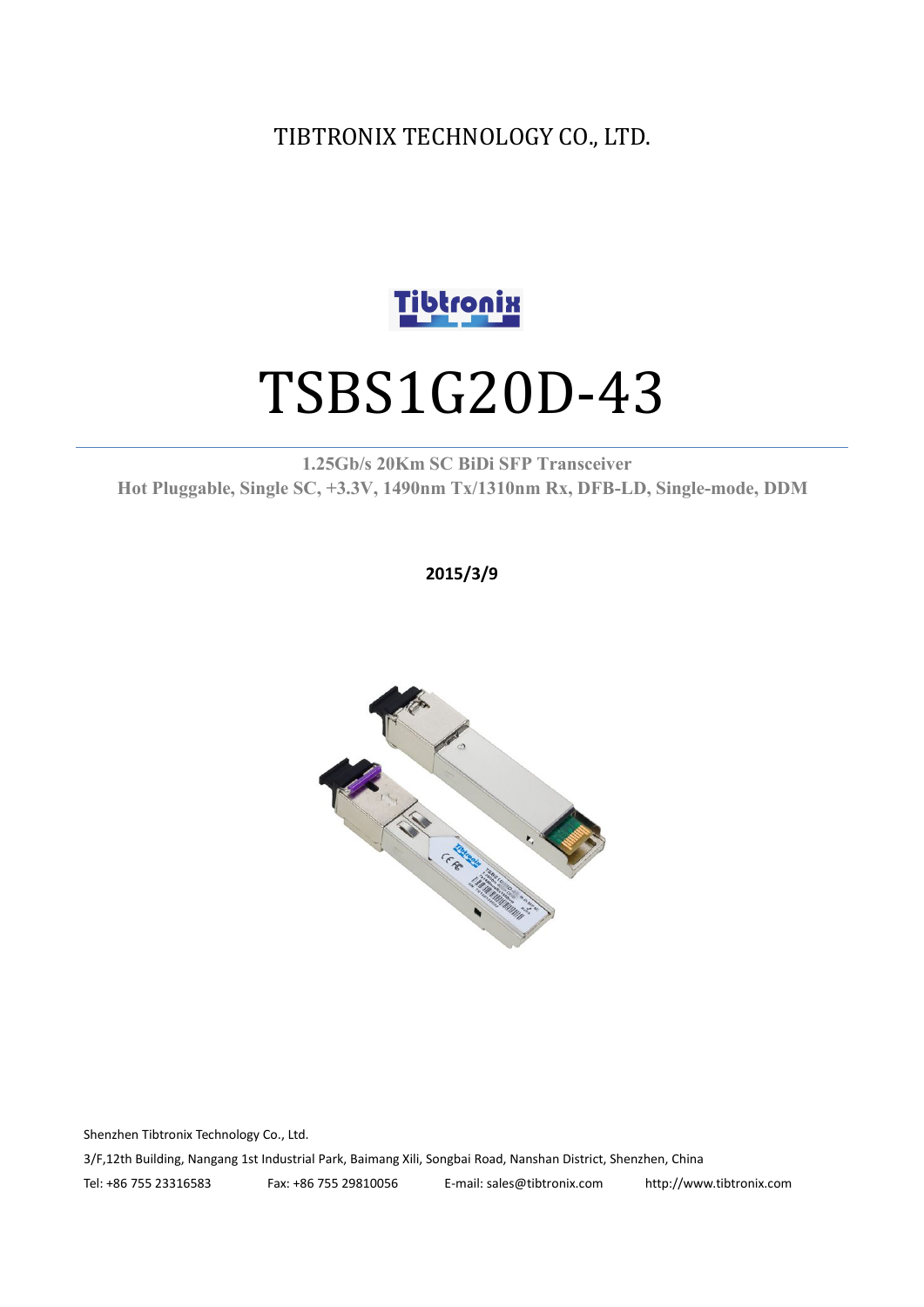#### **Features:**

- $\diamond$  Up to 1.25Gb/s Data Links
- $\Leftrightarrow$  Hot-Pluggable
- $\Leftrightarrow$  Single SC connector
- $\diamond$  Up to 20 km on 9/125 µm SMF
- $\diamond$  1490nm DFB laser transmitter
- $\diamond$  1310nm PIN photo-detector
- $\diamond$  Single +3.3V Power Supply
- $\Diamond$  Monitoring Interface Compliant with SFF-8472
- $\Leftrightarrow$  Maximum Power <1W
- $\Diamond$  Industrial /Extended/ Commercial operating temperature range: -40°C to 85°C/-5°C to 85°C/-0°C to 70°C Version available
- $\Leftrightarrow$  RoHS compliant and Lead Free

#### **Applications:**

- 1000Base-LX Ethernet
- Metro/Access Networks
- $\diamond$  1×Fibre Channel
- $\Leftrightarrow$  Other Optical Links

#### **Description:**

TIBTRONIX's TSBS1G20D-43 Transceivers are a high performance, cost effective module which have a single SC optics interface. They are compatible with the Small Form Factor Pluggable Multi-Sourcing Agreement (MSA) and Digital diagnostics functions are available via the 2-wire serial bus specified in SFF-8472. The receiver section uses a PIN receiver and the transmitter uses a 1490 nm DFB laser, up to 15dB link budge ensure this module 1000Base-LX Ethernet 20km application.

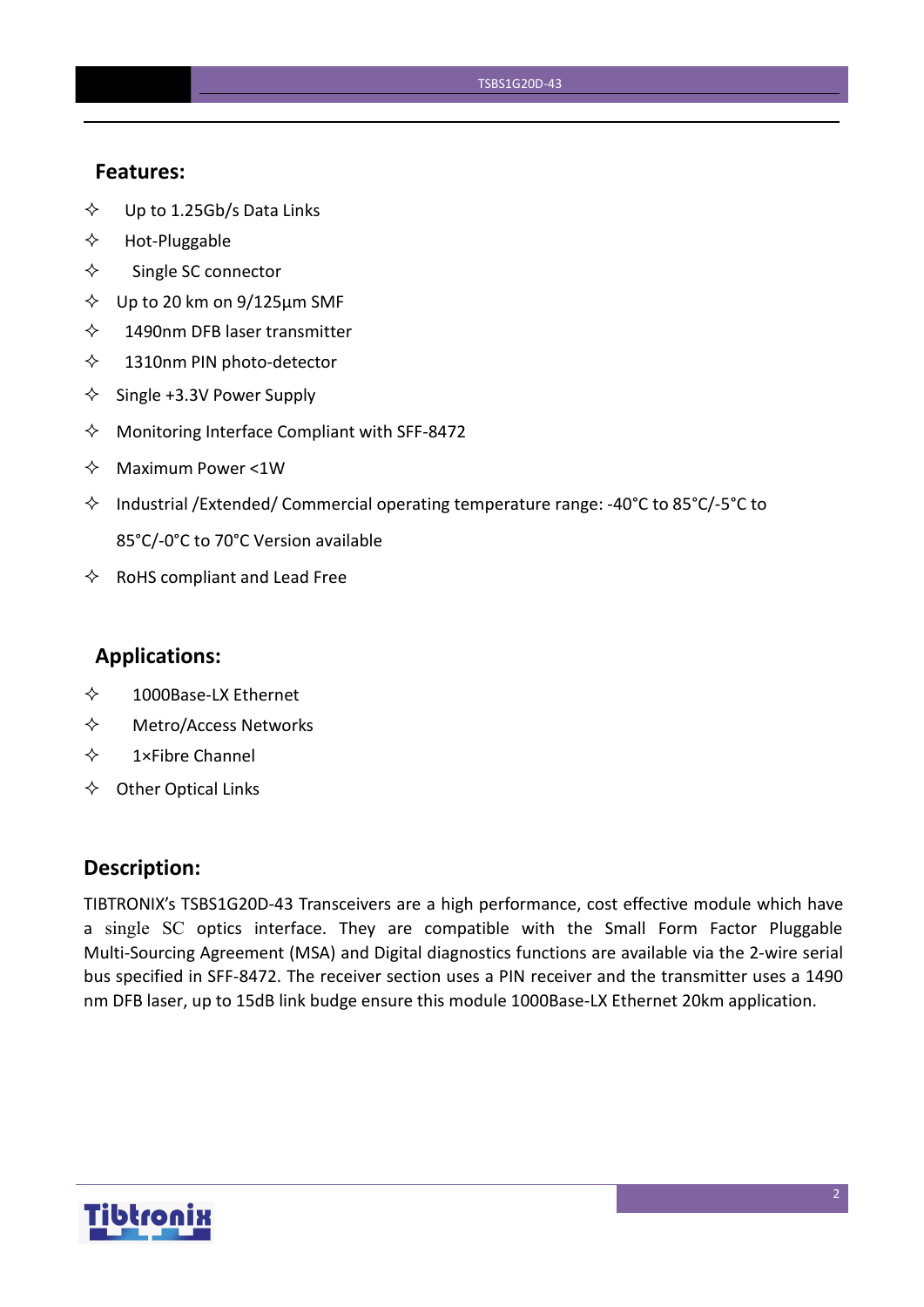# **Absolute Maximum Ratings**

| <b>Parameter</b>         | <b>Symbol</b>   | Min.   | <b>Typical</b> | Max.  | Unit        |
|--------------------------|-----------------|--------|----------------|-------|-------------|
| Storage Temperature      |                 | $-40$  |                | $+85$ | $\sim$<br>◡ |
| <b>Supply Voltage</b>    | V <sub>cc</sub> | $-0.5$ |                | Δ     |             |
| <b>Relative Humidity</b> | <b>RH</b>       |        |                | 85    | %           |

# **Recommended Operating Environment:**

| Parameter                  | Symbol     | Min.      | <b>Typical</b> | Max. | Unit     |              |
|----------------------------|------------|-----------|----------------|------|----------|--------------|
|                            | Industrial |           | -40            |      | 85       | $^{\circ}$ C |
| Case operating Temperature | Extended   | $T_C$     | $-5$           |      | 85       | $^{\circ}$ C |
|                            | Commercial |           | 0              |      | $+70$    | $^{\circ}$ C |
| <b>Supply Voltage</b>      |            | $V_{CC}$  | 3.135          |      | 3.465    | v            |
| <b>Supply Current</b>      |            | Icc       |                |      | 300      | mA           |
| Inrush Current             |            | Isurge    |                |      | $lcc+30$ | mA           |
| <b>Maximum Power</b>       |            | $P_{max}$ |                |      | 1        | W            |

## $\bullet$  Electrical Characteristics(T<sub>OP</sub> = -40 to 85°C, VCC = 3.135 to 3.465 Volts)

| <b>Parameter</b>                    | Symbol                | Min.        | <b>Typical</b> | Max.           | <b>Unit</b> | <b>Note</b>    |  |
|-------------------------------------|-----------------------|-------------|----------------|----------------|-------------|----------------|--|
| <b>Transmitter Section:</b>         |                       |             |                |                |             |                |  |
| Input differential impedance        | $R_{in}$              | 90          | 100            | 110            |             |                |  |
| Single ended data input swing       | $V_{\text{in PP}}$    | 250         |                | 1200           | $mVp-p$     |                |  |
| <b>Transmit Disable Voltage</b>     | $V_D$                 | $Vcc - 1.3$ |                | <b>Vcc</b>     | V           | $\overline{2}$ |  |
| <b>Transmit Enable Voltage</b>      | $V_{EN}$              | Vee         |                | $Vee+0.8$      | $\vee$      |                |  |
| <b>Transmit Disable Assert Time</b> | T <sub>dessert</sub>  |             |                | 10             | <b>us</b>   |                |  |
| <b>Receiver Section:</b>            |                       |             |                |                |             |                |  |
| Single ended data output swing      | Vout, pp              | 300         |                | 800            | mv          | 3              |  |
| LOS Fault                           | Vlosfault             | $Vcc - 0.5$ |                | $V_{CC\_host}$ | V           | 5              |  |
| <b>LOS Normal</b>                   | V <sub>los norm</sub> | $V_{ee}$    |                | $V_{ee}$ +0.5  | V           | 5              |  |
| Power Supply Rejection              | <b>PSR</b>            | 100         |                |                | mVpp        | 6              |  |

Note:

1. AC coupled.

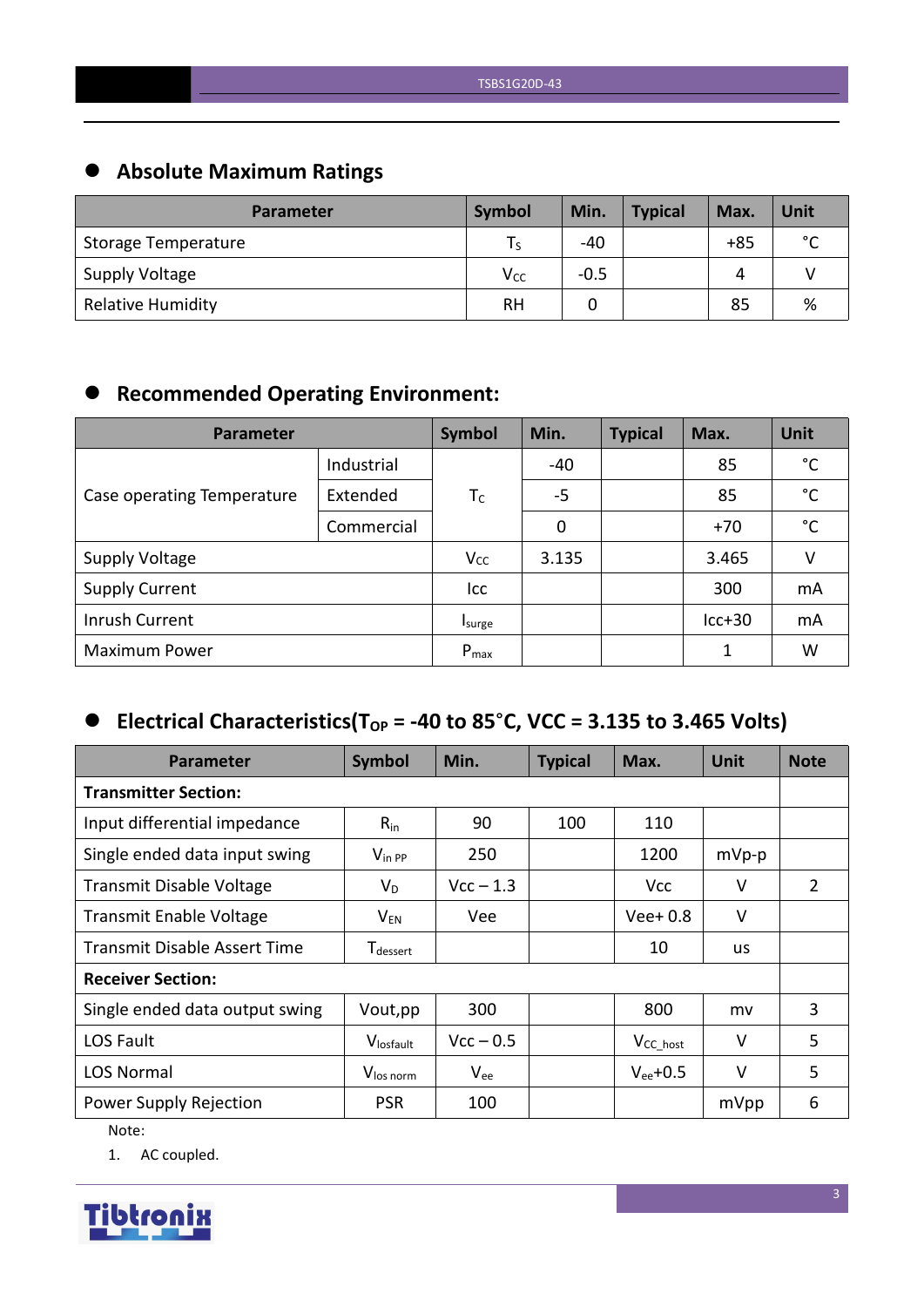- 2. Or open circuit.
- 3. Into 100 ohm differential termination.
- $4. \quad 20 80 \%$
- 5. LOS is LVTTL. Logic 0 indicates normal operation; logic 1 indicates no signal detected.
- 6. All transceiver specifications are compliant with a power supply sinusoidal modulation of 20 Hz to 1.5MHz up to specified value applied through the powersupply filtering network shown on page 23 of the Small Form-factor Pluggable (SFP) Transceiver Multi-Source Agreement (MSA), September 14, 2000.

## **Optical Parameters(TOP = -40 to 85**°**C, VCC = 3.135 to 3.465 Volts)**

| <b>Parameter</b>                                      | <b>Symbol</b>    | Min.  | <b>Typical</b>                                    | Max.         | <b>Unit</b>     | <b>Note</b>    |
|-------------------------------------------------------|------------------|-------|---------------------------------------------------|--------------|-----------------|----------------|
| <b>Transmitter Section:</b>                           |                  |       |                                                   |              |                 |                |
| Center Wavelength                                     | $\lambda_c$      | 1470  | 1490                                              | 1510         | nm              |                |
| Spectral Width                                        | σ                |       |                                                   | $\mathbf{1}$ | nm              |                |
| Sidemode Supression ratio                             | <b>SSRmin</b>    | 30    |                                                   |              | dB              |                |
| <b>Optical Output Power</b>                           | $P_{\text{out}}$ | $-9$  |                                                   | $-3$         | dBm             | $\mathbf{1}$   |
| <b>Extinction Ratio</b>                               | <b>ER</b>        | 9     |                                                   |              | dB              |                |
| <b>Optical Rise/Fall Time</b>                         | $t_r / t_f$      |       |                                                   | 260          | ps              | $\overline{2}$ |
| <b>Relative Intensity Noise</b>                       | <b>RIN</b>       |       |                                                   | $-120$       | dB/Hz           |                |
| <b>Total Jitter Contribution</b>                      | TX A TJ          |       |                                                   | 0.284        | UI              | $\overline{3}$ |
| Eye Mask for Optical Output                           |                  |       | Compliant with IEEE802.3 z (class 1 laser safety) |              |                 |                |
| <b>Receiver Section:</b>                              |                  |       |                                                   |              |                 |                |
| Optical Input Wavelength                              | $\lambda_c$      | 1270  | 1310                                              | 1600         | nm              |                |
| <b>Receiver Overload</b>                              | $P_{ol}$         | $-3$  |                                                   |              | dBm             | $\overline{4}$ |
| <b>RX Sensitivity</b>                                 | Sen              |       |                                                   | $-23$        | dB <sub>m</sub> | $\overline{4}$ |
| RX LOS Assert                                         | LOS <sub>A</sub> | $-40$ |                                                   |              | dBm             |                |
| RX LOS De-assert                                      | LOS <sub>D</sub> |       |                                                   | $-24$        | dB <sub>m</sub> |                |
| RX LOS Hysteresis                                     | LOS <sub>H</sub> | 0.5   |                                                   |              | dB              |                |
| <b>General Specifications:</b>                        |                  |       |                                                   |              |                 |                |
| Data Rate                                             | <b>BR</b>        |       | 1.25                                              |              | Gb/s            |                |
| <b>Bit Error Rate</b>                                 | <b>BER</b>       |       |                                                   | $10^{-12}$   |                 |                |
| Max. Supported Link Length on<br>9/125µm SMF@1.25Gb/s | $L_{MAX}$        |       | 20                                                |              | km              |                |
| <b>Total System Budget</b>                            | LB               | 14    |                                                   |              | dB              |                |

Note

1. The optical power is launched into SMF.

2. 20-80%.

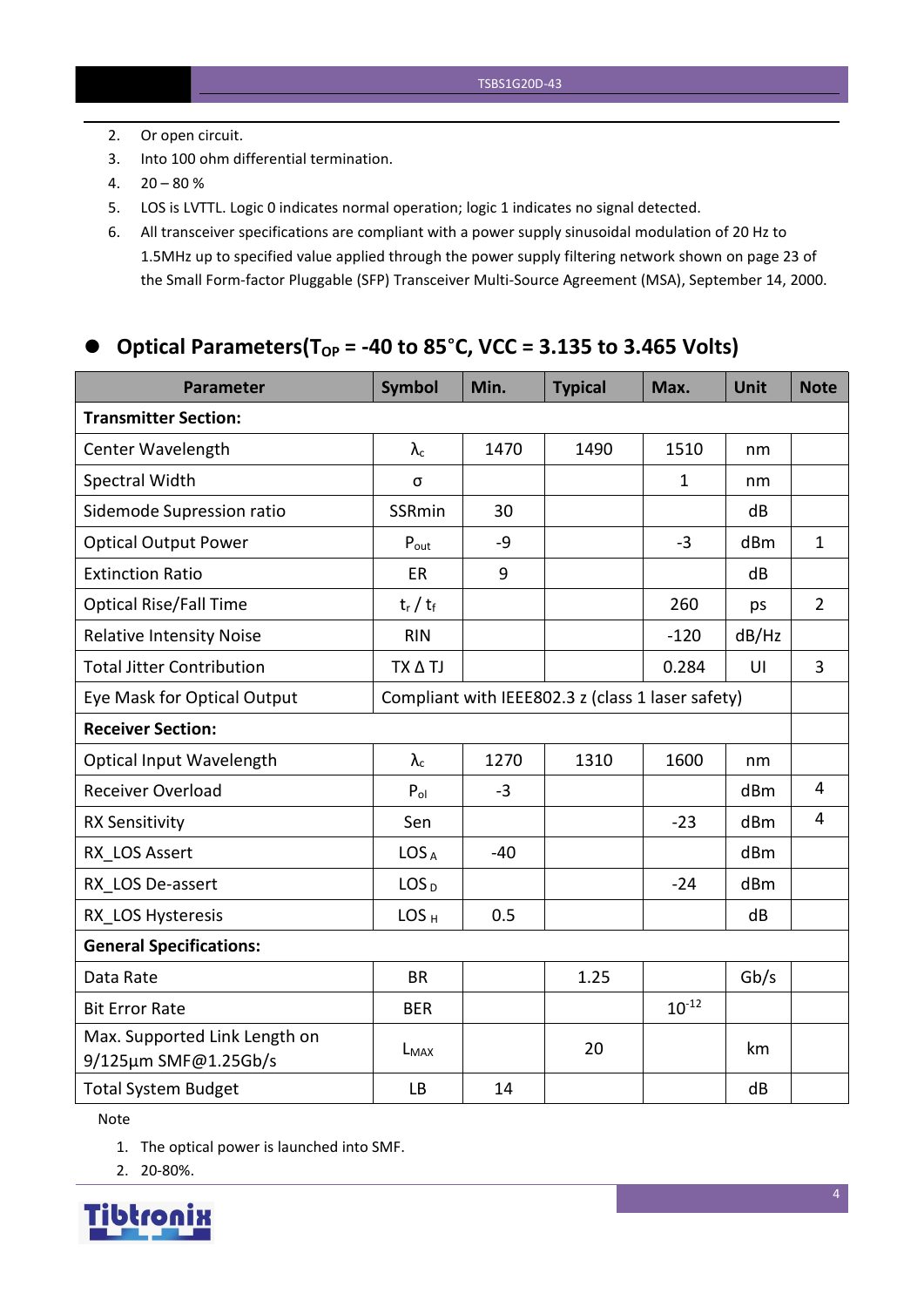- 3. Contributed total jitter is calculated from DJ and RJ measurements using  $TJ = RJ + DJ$ . Contributed RJ is calculated for 1x10-12 BER bymultiplying the RMS jitter (measured on a single rise or fall edge) from the oscilloscope by 14. Per FC-PI (Table 9 - SM jitter output, note 1), the actual contributed RJ is allowed to increase above its limit if the actual contributed DJ decreases below its limits, as long as the component output DJ and TJ remain within their specifi ed FC-PI maximum limits with the worst case specified component jitter input.
- 4. Measured with PRBS  $2^{7-1}$  at  $10^{-12}$  BER

#### **Pin Assignment**

Diagram of Host Board Connector Block Pin Numbers and Name



**Diagram of Host Board Connector Block Pin Numbers and Names**

#### **Pin Function Definitions**

| <b>Pin No</b> | <b>Name</b>       | <b>Function</b>                     | <b>Plug Seq</b> | <b>Notes</b>   |
|---------------|-------------------|-------------------------------------|-----------------|----------------|
|               | VeeT              | <b>Transmitter Ground</b>           |                 |                |
|               | <b>TX Fault</b>   | <b>Transmitter Fault Indication</b> | 3               |                |
| 3             | <b>TX Disable</b> | <b>Transmitter Disable</b>          | 3               | $\overline{2}$ |
| 4             | MOD-DEF2          | <b>Module Definition</b>            |                 | 3              |
| 5             | MOD-DEF1          | Module Definition 1                 | 3               | 3              |
| 6             | MOD-DEF0          | Module Definition 0                 | 3               | 3              |
|               | Rate Select       | Not Connected                       | 3               | 4              |
| 8             | <b>LOS</b>        | Loss of Signal                      | 3               | 5              |
| 9             | VeeR              | <b>Receiver Ground</b>              |                 |                |
| 10            | VeeR              | <b>Receiver Ground</b>              |                 |                |
| 11            | VeeR              | <b>Receiver Ground</b>              |                 |                |

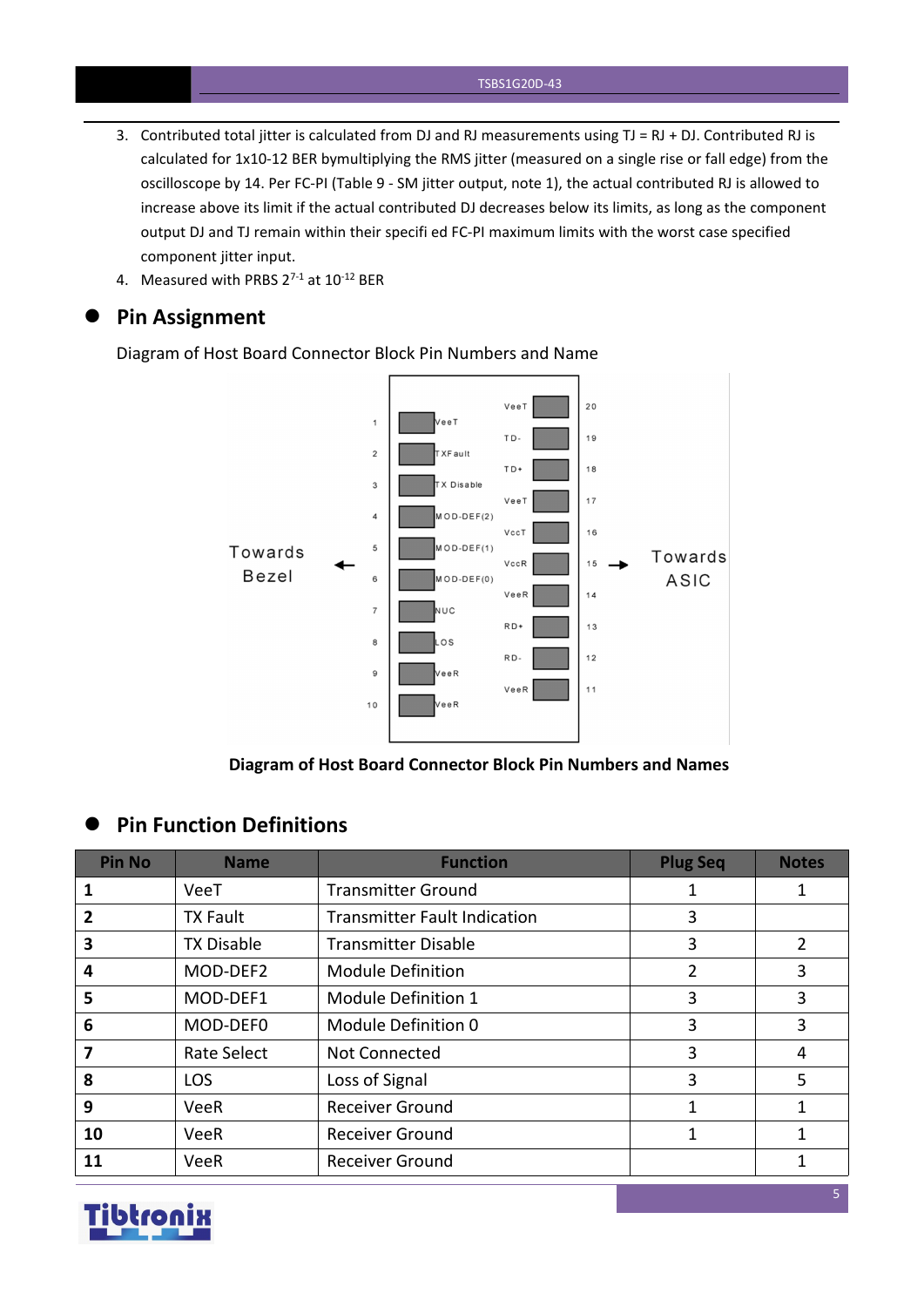| TSBS1G20D-43 |
|--------------|
|--------------|

| 12 | RD-         | Inv. Received Data Out    | 6 |
|----|-------------|---------------------------|---|
| 13 | $RD+$       | <b>Received Data Out</b>  | 6 |
| 14 | VeeR        | <b>Receiver Ground</b>    |   |
| 15 | <b>VccR</b> | <b>Receiver Power</b>     |   |
| 16 | <b>VccT</b> | <b>Transmitter Power</b>  |   |
| 17 | VeeT        | <b>Transmitter Ground</b> |   |
| 18 | TD+         | Transmit Data In          | 6 |
| 19 | TD-         | Inv. Transmit In          | 6 |
| 20 | VeeT        | <b>Transmitter Ground</b> |   |

**Notes:**

- 1. Circuit ground is internally isolated from chassis ground.
- 2. Laser output disabled on TDIS >2.0V or open, enabled on TDIS <0.8V.
- 3. Should be pulled up with 4.7k 10 kohms on host board to a voltage between 2.0V and 3.6V. MOD\_DEF(0) pulls line low to indicate module is plugged in.
- 4. Rate select is not used
- 5. LOS is open collector output. Should be pulled up with 4.7k 10 kohms on host board to a voltage between 2.0V and 3.6V. Logic 0 indicates normal operation; logic 1 indicates loss of signal.
- 6. AC Coupled
- 

#### **SFP Module EEPROM Information and Management**

The SFP modules implement the 2-wire serial communication protocol as defined in the SFP -8472. The serial ID information of the SFP modules and Digital Diagnostic Monitor parameters can be accessed through the I<sup>2</sup>C interface at address A0h and A2h. The memory is mapped in Table 1. Detailed ID information (A0h) is listed in Table 2. And the DDM specification at address A2h. For more details of the memory map and byte definitions, please refer to the SFF-8472, "Digital Diagnostic Monitoring Interface for Optical Transceivers". The DDM parameters have been internally calibrated.

**Table 1.** Digital Diagnostic Memory Map (Specific Data Field Descriptions)

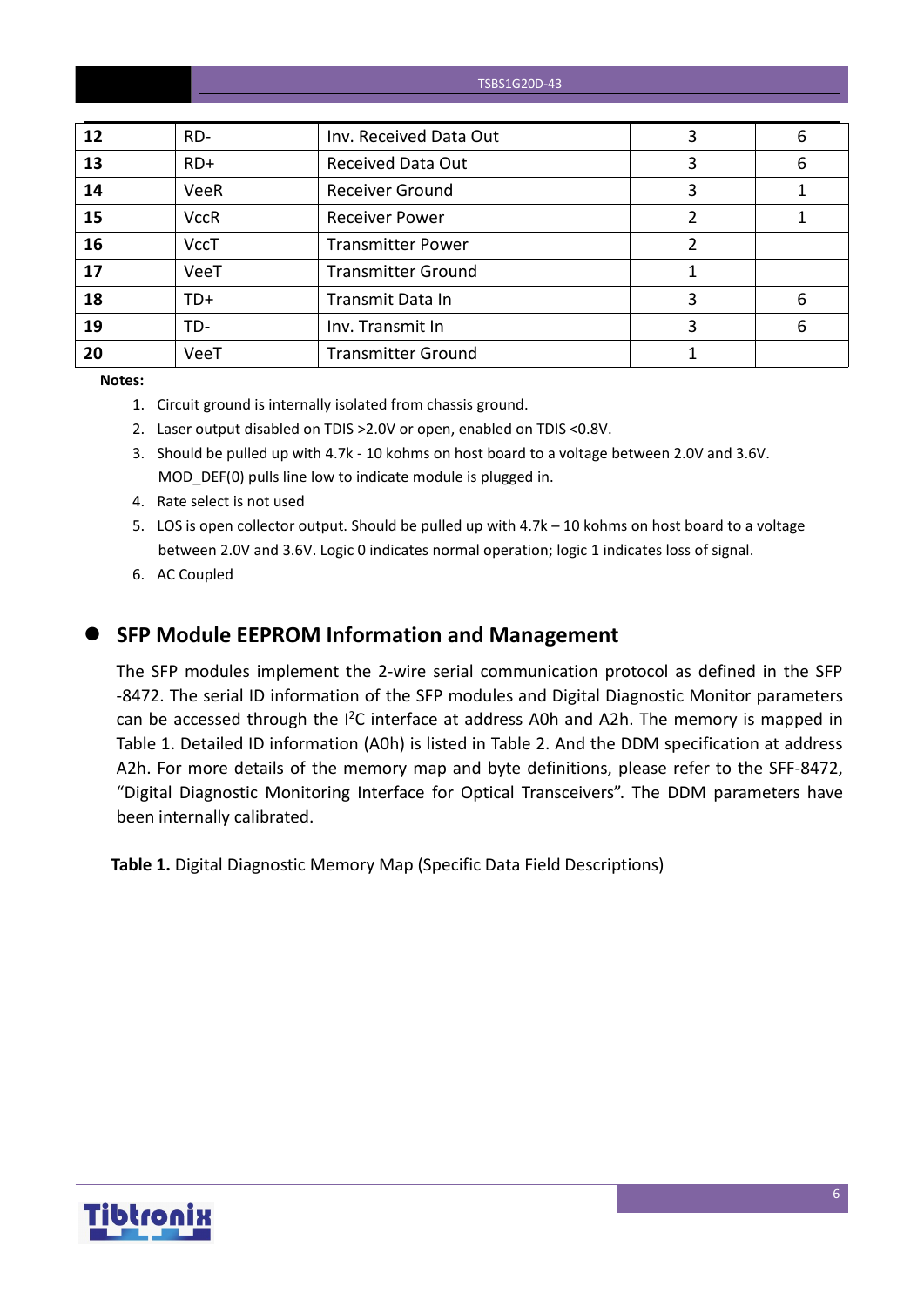#### TSBS1G20D-43



#### **Table 2** - EEPROM Serial ID Memory Contents (**A0h**)

| <b>Data</b>               | Length         | Name of        | <b>Description and Contents</b>                        |
|---------------------------|----------------|----------------|--------------------------------------------------------|
| <b>Address</b>            | (Byte)         | Length         |                                                        |
| <b>Base ID Fields</b>     |                |                |                                                        |
| $\mathbf 0$               | $\mathbf{1}$   | Identifier     | Type of Serial transceiver (03h=SFP)                   |
| $\mathbf{1}$              | $\mathbf{1}$   | Reserved       | Extended identifier of type serial transceiver (04h)   |
| $\overline{2}$            | 1              | Connector      | Code of optical connector type (07=LC)                 |
| $3 - 10$                  | 8              | Transceiver    |                                                        |
| 11                        | $\mathbf{1}$   | Encoding       | NRZ(03h)                                               |
| 12                        | $\mathbf{1}$   | BR, Nominal    | Nominal baud rate, unit of 100Mbps                     |
| $13 - 14$                 | $\overline{2}$ | Reserved       | (0000h)                                                |
| 15                        | $\mathbf{1}$   | Length(9um)    | Link length supported for 9/125um fiber, units of 100m |
| 16                        | $\mathbf{1}$   | Length(50um)   | Link length supported for 50/125um fiber, units of 10m |
| 17                        | $\mathbf{1}$   | Length(62.5um) | Link length supported for 62.5/125um fiber, units of   |
|                           |                |                | 10 <sub>m</sub>                                        |
| 18                        | $\mathbf{1}$   | Length(Copper) | Link length supported for copper, units of meters      |
| 19                        | $\mathbf{1}$   | Reserved       |                                                        |
| $20 - 35$                 | 16             | Vendor Name    | SFP vendor name: TIBTRONIX                             |
| 36                        | $\mathbf{1}$   | Reserved       |                                                        |
| 37-39                     | 3              | Vendor OUI     | SFP transceiver vendor OUI ID                          |
| 40-55                     | 16             | Vendor PN      | Part Number: "TSBS1G20D-43" (ASCII)                    |
| 56-59                     | $\overline{4}$ | Vendor rev     | Revision level for part number                         |
| 60-62                     | 3              | Reserved       |                                                        |
| 63                        | $\mathbf{1}$   | <b>CCID</b>    | Least significant byte of sum of data in address 0-62  |
| <b>Extended ID Fields</b> |                |                |                                                        |
| 64-65                     | $\overline{2}$ | Option         | Indicates which optical SFP signals are implemented    |
|                           |                |                | (001Ah = LOS, TX FAULT, TX DISABLE all supported)      |

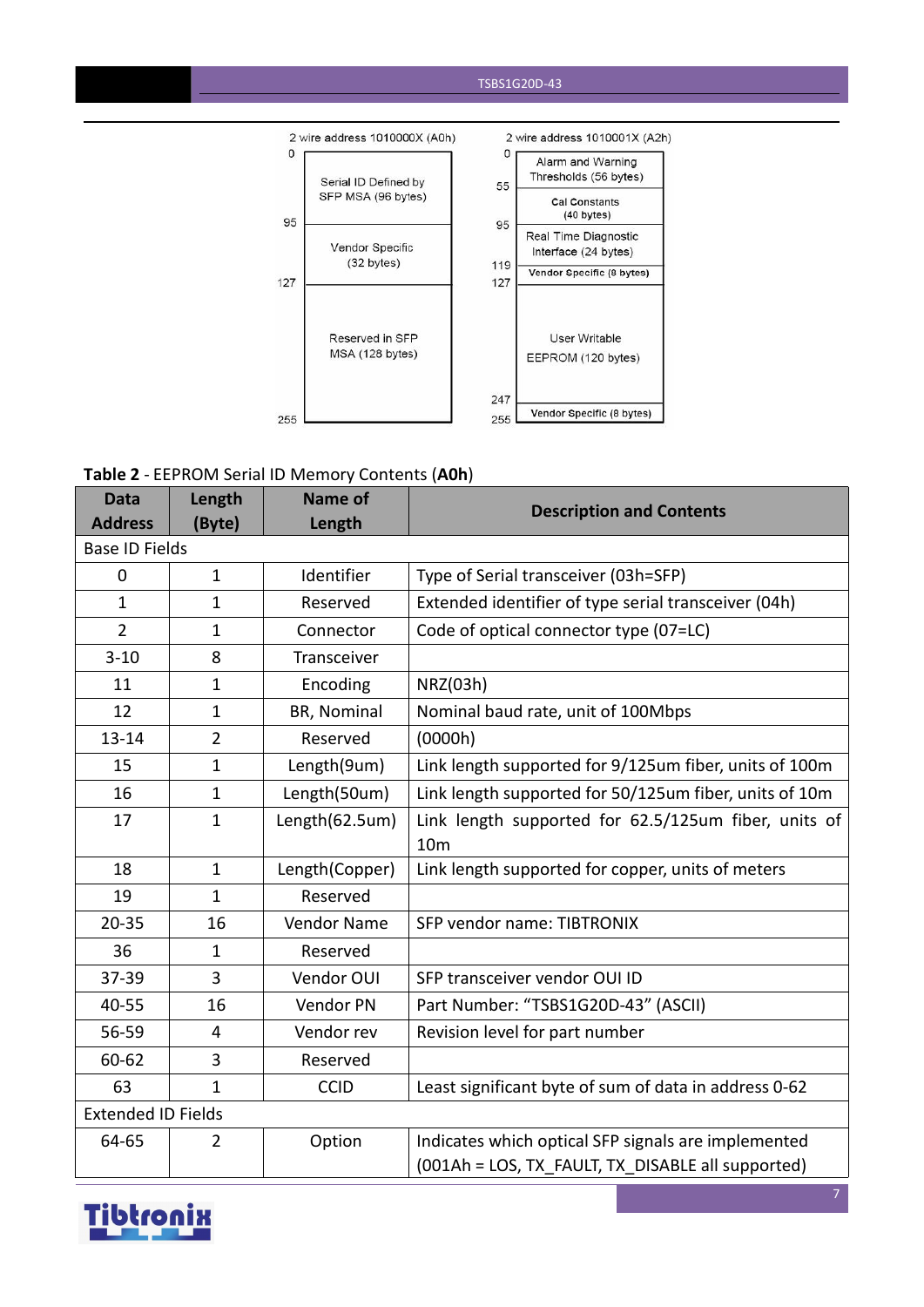#### TSBS1G20D-43

| 66      |                           | BR, max     | Upper bit rate margin, units of %                      |
|---------|---------------------------|-------------|--------------------------------------------------------|
| 67      |                           | BR, min     | Lower bit rate margin, units of %                      |
| 68-83   | 16                        | Vendor SN   | Serial number (ASCII)                                  |
| 84-91   | 8                         | Date code   | TIBTRONIX's Manufacturing date code                    |
| 92-94   | 3                         | Reserved    |                                                        |
| 95      |                           | <b>CCEX</b> | Check code for the extended ID Fields (addresses 64 to |
|         |                           |             | 94)                                                    |
|         | Vendor Specific ID Fields |             |                                                        |
| 96-127  | 32                        | Readable    | TIBTRONIX specific date, read only                     |
| 128-255 | 128                       | Reserved    | Reserved for SFF-8079                                  |

## **Digital Diagnostic Monitor Characteristics**

| <b>Data Address</b> | <b>Parameter</b>                    | <b>Accuracy</b> | Unit          |
|---------------------|-------------------------------------|-----------------|---------------|
| 96-97               | Transceiver Internal Temperature    | ±3.0            | $\circ$       |
| 100-101             | Laser Bias Current                  | ±10             | $\frac{9}{6}$ |
| 100-101             | Tx Output Power                     | ±3.0            | dBm           |
| 100-101             | <b>Rx Input Power</b>               | ±3.0            | dBm           |
| 100-101             | <b>VCC3</b> Internal Supply Voltage | ±3.0            | %             |

## **Regulatory Compliance**

The TSBS1G20D-43 complies with international Electromagnetic Compatibility (EMC) and international safety requirements and standards (see details in Table following).

| Electrostatic Discharge       | MIL-STD-883E                  | Class 1(>1000 V)              |
|-------------------------------|-------------------------------|-------------------------------|
| (ESD) to the Electrical Pins  | Method 3015.7                 |                               |
| Electrostatic Discharge (ESD) | IEC 61000-4-2                 | Compatible with standards     |
| to the Single SC Receptacle   | GR-1089-CORE                  |                               |
| Electromagnetic               | FCC Part 15 Class B           | Compatible with standards     |
| Interference (EMI)            | EN55022 Class B (CISPR 22B)   |                               |
|                               | <b>VCCI Class B</b>           |                               |
| Laser Eye Safety              | FDA 21CFR 1040.10 and 1040.11 | Compatible with Class 1 laser |
|                               | EN60950, EN (IEC) 60825-1,2   | product.                      |

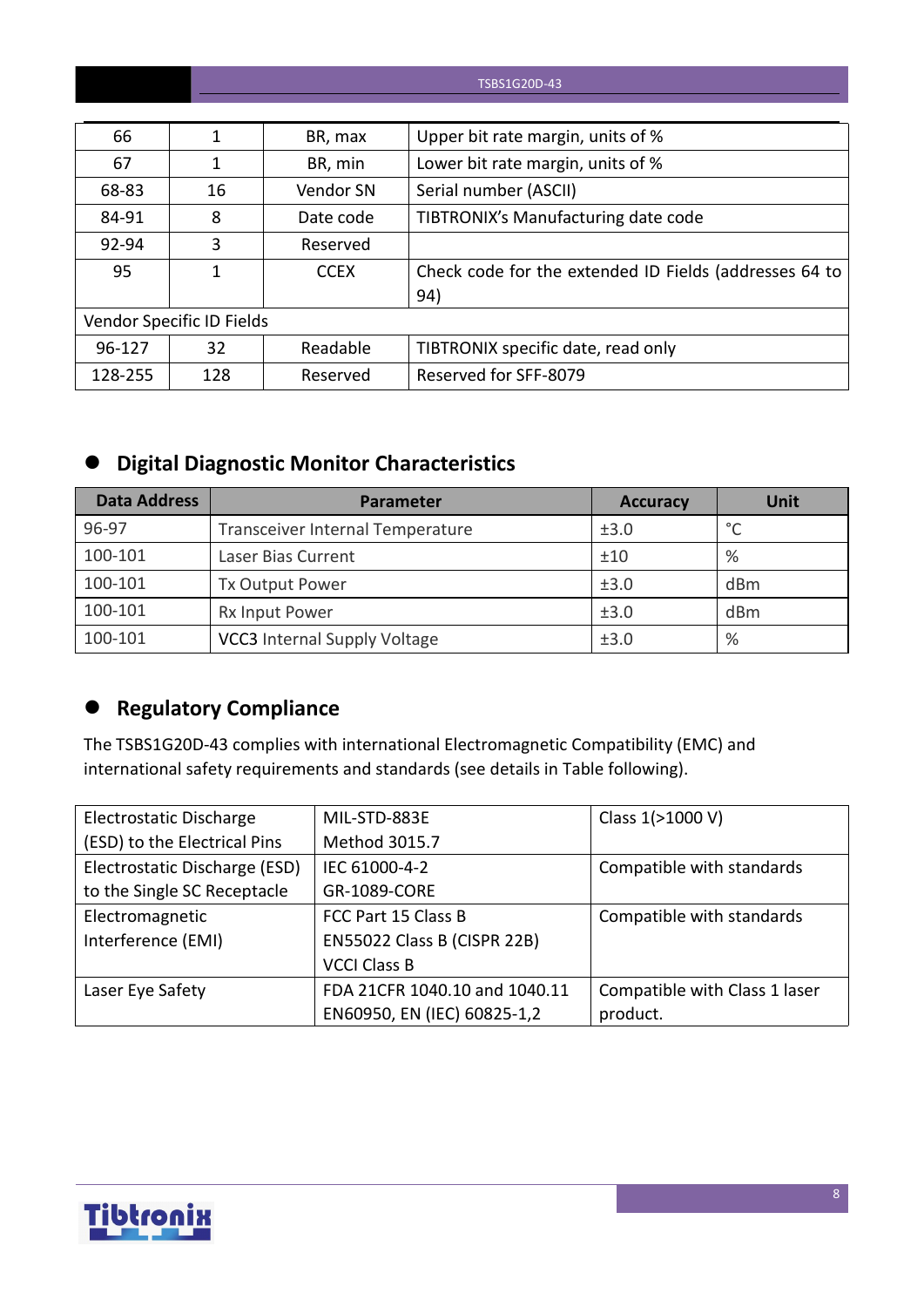TSBS1G20D-43

## **Recommended Circuit**



**SFP Host Recommended Circuit**

**Mechanical Dimensions**